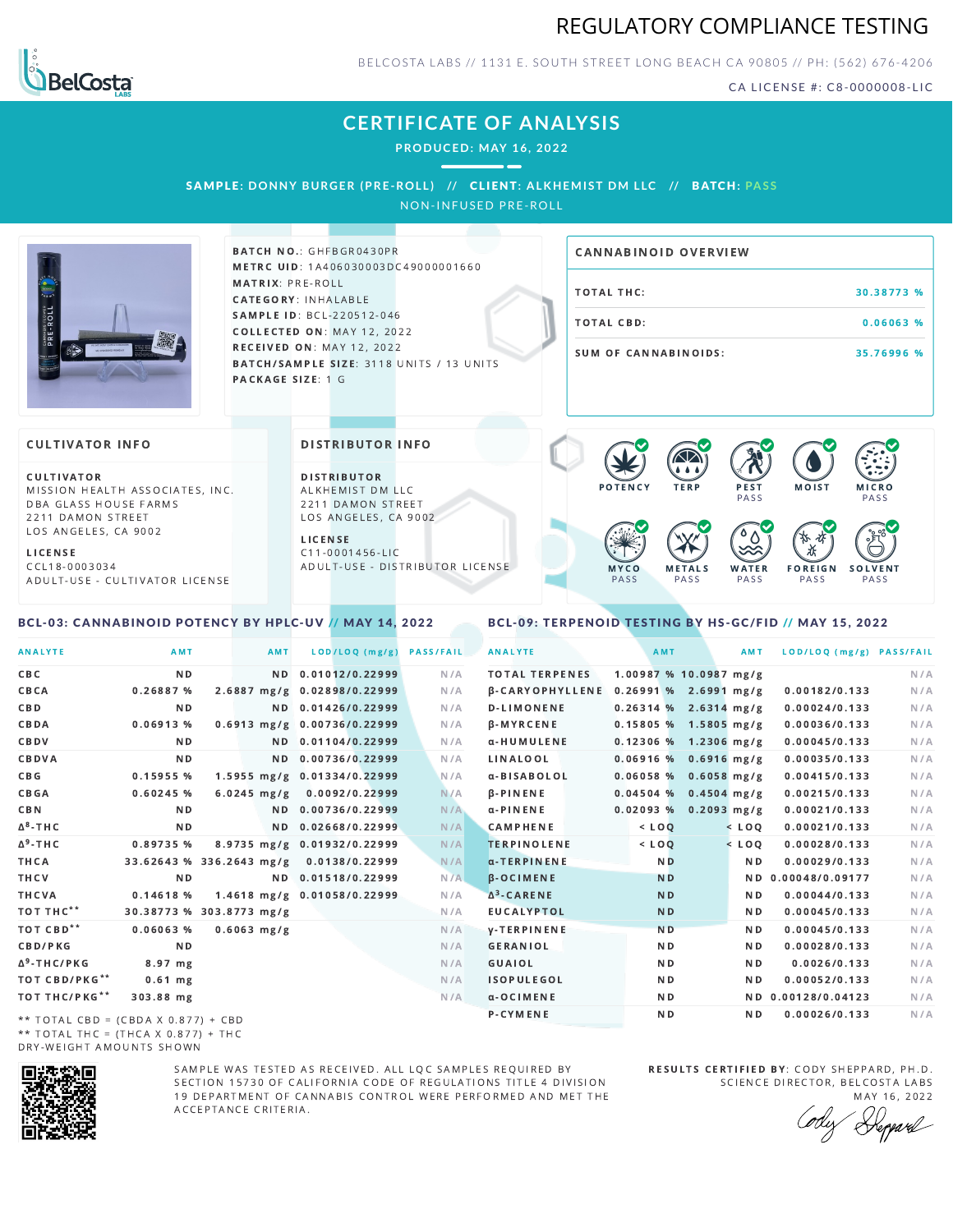## REGULATORY COMPLIANCE TESTING

#### <span id="page-1-0"></span>BCL-13: PESTICIDE TESTING BY GC/MS // MAY 15, 2022

| <b>ANALYTE</b>         | <b>LIMIT</b>  | AMT (µg/g)     | LOD/LOQ (µg/g)  | <b>PASS/FAIL</b> |
|------------------------|---------------|----------------|-----------------|------------------|
| <b>CAPTAN</b>          | $0.7 \mu g/g$ | N <sub>D</sub> | 0.03052/0.09242 | <b>PASS</b>      |
| CHLORDANE              | Any amt       | N D            |                 | <b>PASS</b>      |
| <b>CHLORDANE CIS</b>   |               | ND.            | 0.01079/0.03272 | N/A              |
| <b>CHLORDANE TRANS</b> |               | N <sub>D</sub> | 0.01033/0.03121 | N/A              |
| <b>CHLORFENAPYR</b>    | Any amt       | N D            | 0.02326/0.07043 | <b>PASS</b>      |

| <b>ANALYTE</b>                      | LIMIT         | $AMT(\mu g/g)$ | LOD/LOQ (µg/g)  | <b>PASS/FAIL</b> |
|-------------------------------------|---------------|----------------|-----------------|------------------|
| <b>CHLORPYRIFOS</b>                 | Any amt       | N D            | 0.01085/0.03295 | <b>PASS</b>      |
| <b>DICHLORVOS</b>                   | Any amt       | N D.           | 0.01143/0.03464 | PASS             |
| <b>METHYL PARATHION</b>             | Any amt       | ND.            | 0.01311/0.03974 | <b>PASS</b>      |
| PENTACHLORONI-<br><b>TROBENZENE</b> | $0.1 \mu g/g$ | ND.            | 0.01363/0.04137 | <b>PASS</b>      |
|                                     |               |                |                 |                  |

### BCL-05: RESIDUAL PESTICIDE ANALYSIS BY LC-MS/MS ESI // MAY 15, 2022

| <b>ANALYTE</b>             |               | LIMIT AMT $(\mu g/g)$ | LOD/LOQ (µg/g) | <b>PASS/FAIL</b> | <b>ANALYTE</b>          | LIMIT AMT (µg/g) |     | LOD/LOQ (µg/g) PASS/FAIL |      |
|----------------------------|---------------|-----------------------|----------------|------------------|-------------------------|------------------|-----|--------------------------|------|
| ABAMECTIN                  | $0.1 \mu g/g$ | N D                   | 0.01153/0.04   | PASS             | <b>METALAXYL</b>        | $2 \mu g/g$      | N D | 0.00503/0.02             | PASS |
| <b>ACEPHATE</b>            | $0.1 \mu g/g$ | N D                   | 0.00368/0.02   | PASS             | <b>METHIOCARB</b>       | Any amt          | N D | 0.00503/0.02             | PASS |
| ACEQUINOCYL                | $0.1 \mu g/g$ | N D                   | 0.00417/0.02   | PASS             | METHOMYL                | $1 \mu g/g$      | N D | 0.00494/0.02             | PASS |
| ACETAMIPRID                | $0.1 \mu g/g$ | N D                   | 0.00464/0.02   | PASS             | <b>MEVINPHOS</b>        | Any amt          | N D |                          | PASS |
| <b>ALDICARB</b>            | Any amt       | N D                   | 0.01109/0.04   | <b>PASS</b>      | <b>MEVINPHOSI</b>       |                  | N D | 0.00163/0.0084           | N/A  |
| AZOXYSTROBIN               | $0.1 \mu g/g$ | N D                   | 0.00639/0.02   | PASS             | <b>MEVINPHOS II</b>     |                  | N D | 0.00542/0.0316           | N/A  |
| <b>BIFENAZATE</b>          | $0.1 \mu g/g$ | N D                   | 0.00355/0.02   | PASS             | <b>MYCLOBUTANIL</b>     | $0.1 \mu g/g$    | N D | 0.00867/0.04             | PASS |
| <b>BIFENTHRIN</b>          | $3 \mu g/g$   | N D                   | 0.00473/0.04   | PASS             | <b>NALED</b>            | $0.1 \mu g/g$    | N D | 0.00328/0.02             | PASS |
| <b>BOSCALID</b>            | $0.1 \mu g/g$ | N D                   | 0.00494/0.02   | PASS             | OXAMYL                  | $0.5 \mu g/g$    | N D | 0.00455/0.02             | PASS |
| CARBARYL                   | $0.5 \mu g/g$ | N D                   | 0.00295/0.02   | PASS             | PACLOBUTRAZOL           | Any amt          | N D | 0.00714/0.04             | PASS |
| CARBOFURAN                 | Any amt       | N D                   | 0.00613/0.02   | PASS             | PERMETHRIN              | $0.5 \mu g/g$    | N D |                          | PASS |
| CHLORANTRANIL-             | $10 \mu g/g$  | N D                   | 0.00697/0.04   | PASS             | PERMETHRIN CIS          |                  | N D | 0.00237/0.0082           | N/A  |
| IPROLE                     |               |                       |                |                  | PERMETHRIN TRANS        |                  |     | ND 0.00245/0.0118        | N/A  |
| <b>CLOFENTEZINE</b>        | $0.1 \mu g/g$ | ND.                   | 0.0054/0.02    | PASS             | <b>PHOSMET</b>          | $0.1 \mu g/g$    | N D | 0.0043/0.02              | PASS |
| COUMAPHOS                  | Any amt       | N D                   | 0.00215/0.02   | <b>PASS</b>      | PIPERONYLBUTO-          | $3 \mu g/g$      | N D | 0.00247/0.02             | PASS |
| CYFLUTHRIN                 | $2 \mu g/g$   | ND.                   | 0.05508/0.2    | PASS             | XIDE                    |                  |     |                          |      |
| CYPERMETHRIN               | $1 \mu g/g$   | N D                   | 0.00556/0.04   | PASS             | <b>PRALLETHRIN</b>      | $0.1 \mu g/g$    | N D | 0.00392/0.02             | PASS |
| <b>DAMINOZIDE</b>          | Any amt       | N D                   | 0.00227/0.04   | PASS             | PROPICONAZOLE           | $0.1 \mu g/g$    | N D | 0.0024/0.02              | PASS |
| <b>DIAZINON</b>            | $0.1 \mu g/g$ | N D                   | 0.00487/0.02   | PASS             | PROPOXUR                | Any amt          | N D | 0.00374/0.02             | PASS |
| <b>DIMETHOATE</b>          | Any amt       | N D                   | 0.00354/0.02   | PASS             | <b>PYRETHRINS</b>       | $0.5 \mu g/g$    | N D |                          | PASS |
| <b>DIMETHOMORPH</b>        | $2 \mu g/g$   | N D                   |                | PASS             | PYRETHRINS PYRETHRIN I  |                  | ND. | 0.00726/0.04             | N/A  |
| <b>DIMETHOMORPH I</b>      |               | N D                   | 0.00109/0.0078 | N/A              | PYRETHRINS PYRETHRIN II |                  |     | ND 0.00754/0.02284       | N/A  |
| <b>DIMETHOMORPH II</b>     |               | N D                   | 0.0015/0.0122  | N/A              | <b>PYRIDABEN</b>        | $0.1 \mu g/g$    | N D | 0.0034/0.02              | PASS |
| <b>ETHOPROPHOS</b>         | Any amt       | N D                   | 0.0041/0.02    | <b>PASS</b>      | <b>SPINETORAM</b>       | $0.1 \mu g/g$    | N D |                          | PASS |
| <b>ETOFENPROX</b>          | Any amt       | N D                   | 0.00274/0.02   | <b>PASS</b>      | <b>SPINETORAM J</b>     |                  | N D | 0.00329/0.016            | N/A  |
| ETOXAZOLE                  | $0.1 \mu g/g$ | N D                   | 0.00385/0.02   | <b>PASS</b>      | <b>SPINETORAM L</b>     |                  | ND  | 0.00157/0.016            | N/A  |
| <b>FENHEXAMID</b>          | $0.1 \mu g/g$ | N D                   | 0.01055/0.02   | <b>PASS</b>      | SPINOSAD                | $0.1 \mu g/g$    | N D |                          | PASS |
| <b>FENOXYCARB</b>          | Any amt       | N D                   | 0.00175/0.02   | PASS             | SPINOSAD A              |                  |     | ND 0.00205/0.01438       | N/A  |
| <b>FENPYROXIMATE</b>       | $0.1 \mu g/g$ | N D                   | 0.00481/0.02   | PASS             | SPINOSAD D              |                  |     | ND 0.00104/0.00498       | N/A  |
| <b>FIPRONIL</b>            | Any amt       | N D                   | 0.00478/0.02   | PASS             | <b>SPIROMESIFEN</b>     | $0.1 \mu g/g$    | N D | 0.00944/0.04             | PASS |
| <b>FLONICAMID</b>          | $0.1 \mu g/g$ | N D                   | 0.00398/0.02   | PASS             | <b>SPIROTETRAMAT</b>    | $0.1 \mu g/g$    | N D | 0.00208/0.02             | PASS |
| FLUDIOXONIL                | $0.1 \mu g/g$ | N D                   | 0.01369/0.04   | PASS             | <b>SPIROXAMINE</b>      | Any amt          | N D | 0.00344/0.02             | PASS |
| HEXYTHIAZOX                | $0.1 \mu g/g$ | N D                   | 0.00297/0.02   | PASS             | <b>TEBUCONAZOLE</b>     | $0.1 \mu g/g$    | N D | 0.00816/0.04             | PASS |
| IMAZALIL                   | Any amt       | N D                   | 0.0056/0.02    | PASS             | <b>THIACLOPRID</b>      | Any amt          | N D | 0.0039/0.02              | PASS |
| IMIDACLOPRID               | $5 \mu g/g$   | N D                   | 0.00645/0.02   | PASS             | <b>THIAMETHOXAM</b>     | $5 \mu g/g$      | N D | 0.00358/0.02             | PASS |
| <b>KRESOXIM-</b><br>METHYL | $0.1 \mu g/g$ | N D                   | 0.00339/0.02   | PASS             | TRIFLOXYSTROB-<br>ΙN    | $0.1 \mu g/g$    | N D | 0.00421/0.02             | PASS |